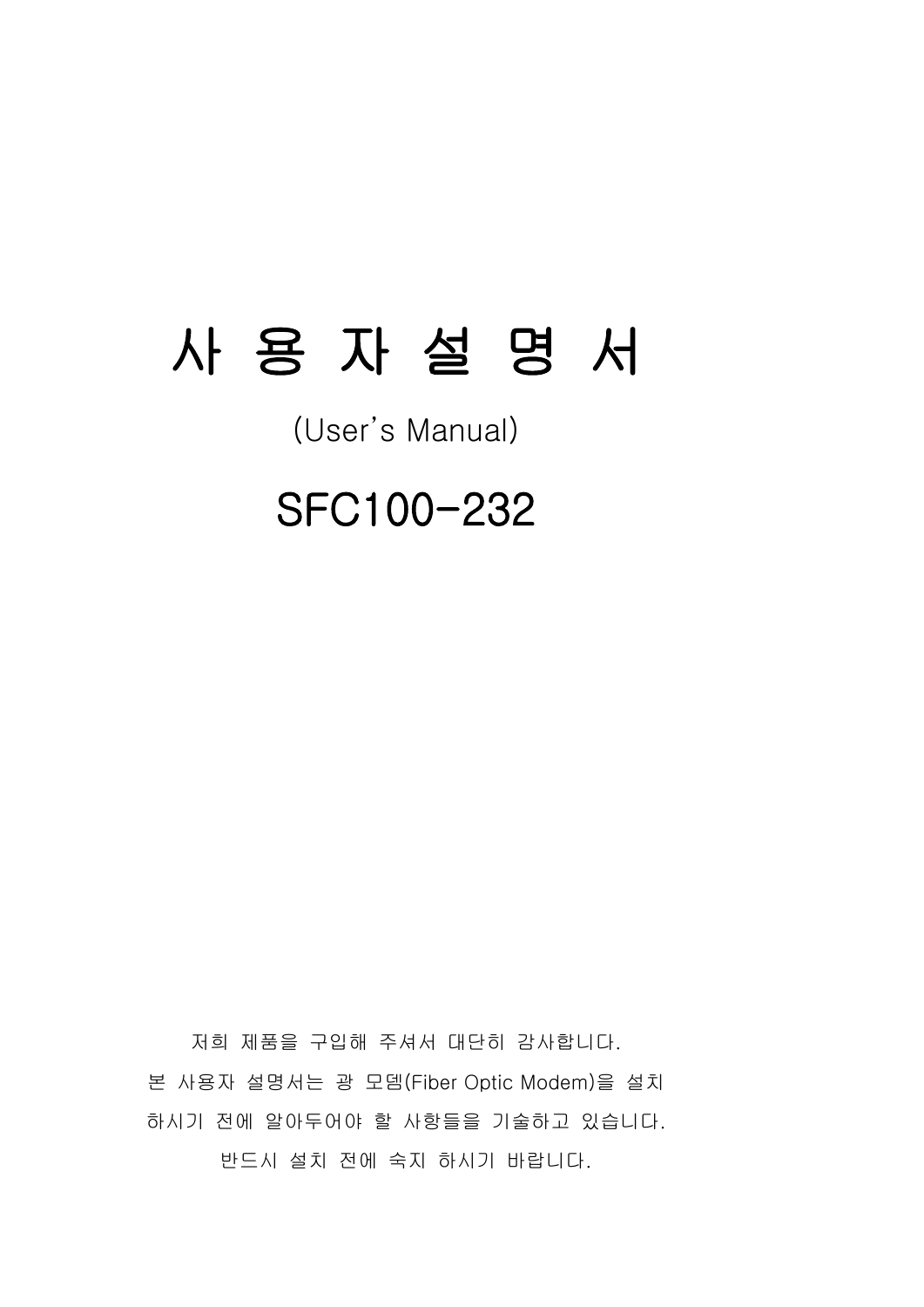#### 제품소개

SFC100-232S 제품은 RS232 신호를 광케이블로 빠르고 안정적으 로 변환하여 고속 및 장거리로 전송하는 광컨버터 입니다.

시리얼 장비 연결을 위한 9-pin male 커넥터와 광케이블 연결을 위한 광커넥터(SC Type)을 갖추고 있습니다.

DCE/DTE 변환 SWITCH가 있어 쉽게 변환 가능 합니다.

본 제품은 싱글모드 Fiber로 20Km 까지 전송이 가능합니다.

- 모델소개 SFC100-232 : RS232C, 멀티모드(SC Type), 2km, 1310nm SFC100-232ST : RS232C, 멀티모드(ST Type), 2km, 1310nm SFC100-232S : RS232C, 싱글모드(SC Type), 20km, 1310nm
	- 구입시 내용물 Fiber Optic Converter 1 EA AC Power Adapter 1 FA 사용자 설명서 1 EA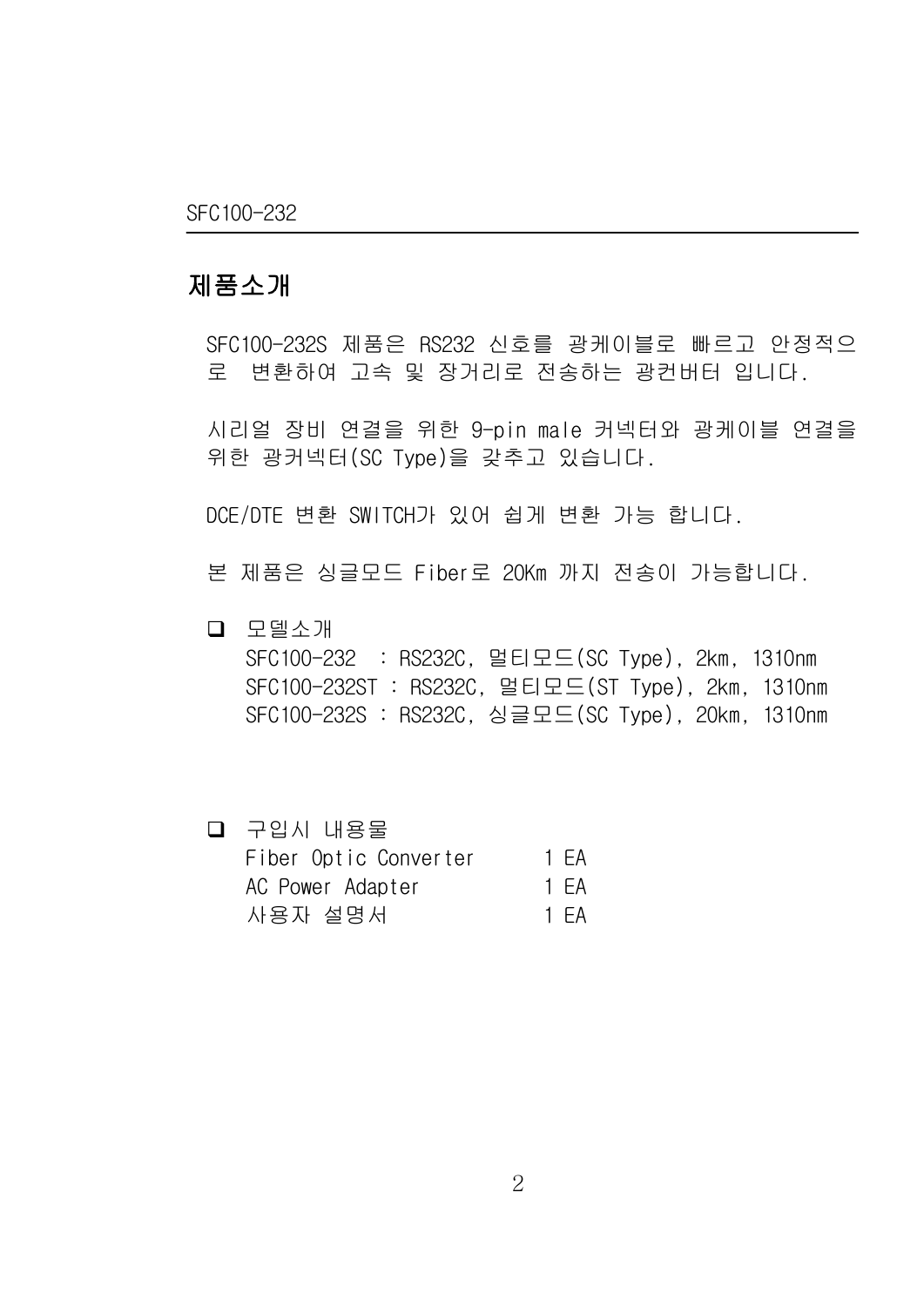### Specifications

#### Data

데이터 방식 : RS-232C 비동기식

전송지원방식 : Full-duplex

최대 거리 : 15m

Baud Rate : 최대 115200bps

Connector type : D-SUB9

DB9 Pin assignment

컨버터 연결장비

| DB <sub>9</sub> | Signal     | DB <sub>9</sub> | Signal     |
|-----------------|------------|-----------------|------------|
|                 | ТD         | 2               | ЧD         |
|                 | <b>RD</b>  | З               |            |
|                 | <b>GND</b> | n               | <b>GND</b> |

#### Fiber

| Data rate      |  | $: 155$ Mb/s          |
|----------------|--|-----------------------|
| Wavelength     |  | $: 1310 \; \text{nm}$ |
| Supply current |  | : 180 mA              |
| 전송거리           |  | : Multi mode – 2km    |
|                |  | Single mode – 20km    |